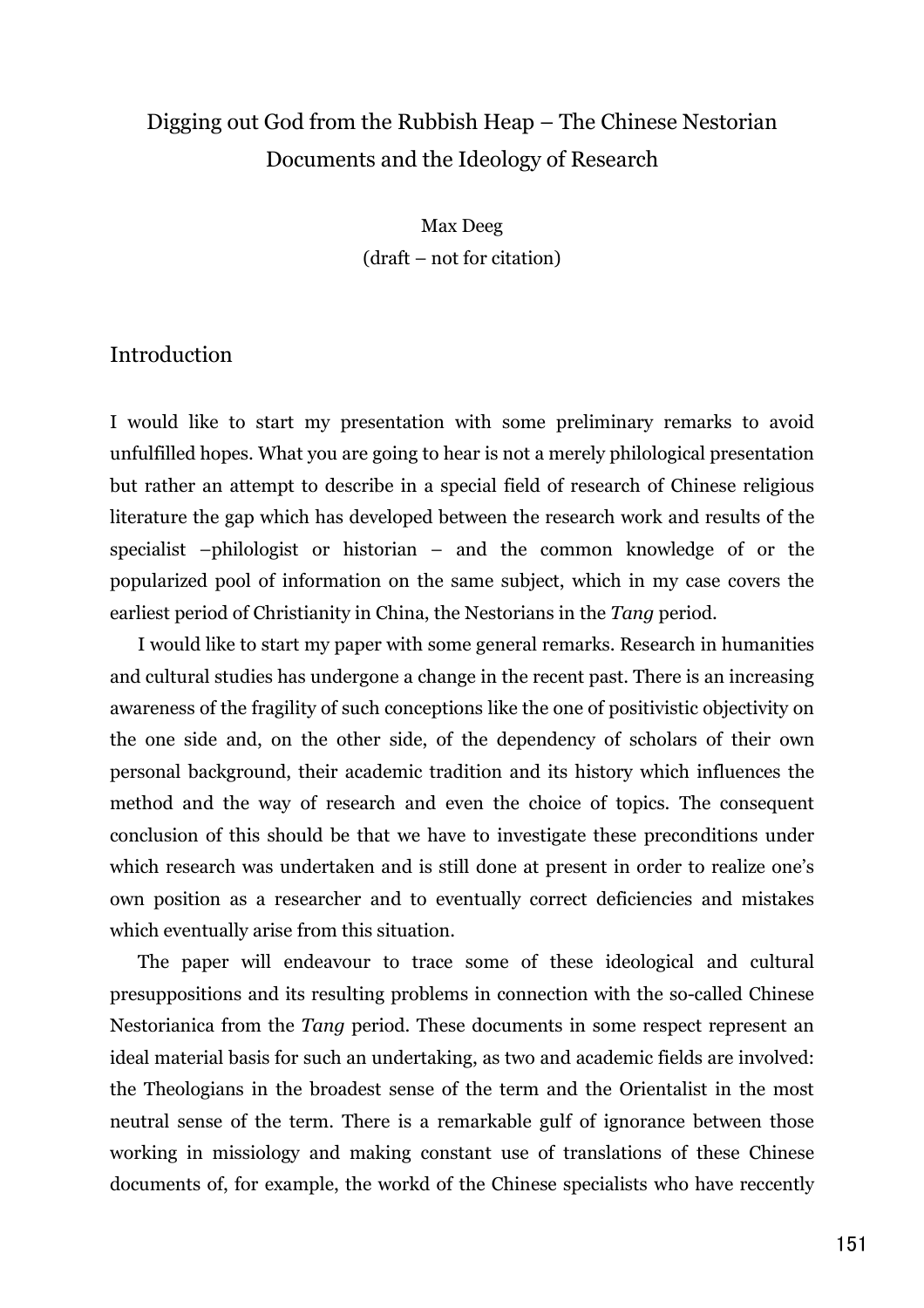discussed the authenticity and  $-$  to a certain extent  $-$  the contents of these texts. The point where these two views – the theologian's and the specialist's –met in a rather unfortunate way for the overall perception of the Nestorian texts in the Western world more than half a century ago is definitely the English translation of the Chinese Nestorian texts by the Japanese Christian minister and scholar Peter Yoshirō Saeki which for a long time has been almost the only source in a Western language by which a theolgogian could get access to the complete bulk of Chinese Nestorianica<sup>1</sup>.

That we are not dealing with a triviality may be demonstrated by a quotation of a German handbook of theology:

"The pillar of Si-ngan-fu relates in Syr. and Chin. language that a church organization existed in China even before 635 which has eventually even influenced Mahayana Buddhism."2

I will try to show by two examples from the Nestorian stele of Xi'an and from the so-called Dunhuang-texts how, why and to what results there is no communication between the two groups of "users" of the documents by concentrating on the nonspecialists, mainly theologians (A. Rosenkranz, Peter Chiu, Samuel Moffett, Martin Palmer) but also Religious Studies specialists or Sinologists (Hans-Joachim Klimkeit, Li Tang) who, in the well-established tradition of Saeki, try to read Christian ideas and terms into the texts which are at best an *interpretatio sinica* of Christian concepts in Ruist, Buddhist or Daoist disguise – thus trying to "dig out God from the rubbish heap". I further will try to demonstrate the underlying ideology of this way of reading the texts which is to be brought into the broader context of the debate about Edward Said's notion of Orientalism as a colonialist discourse of power, representing Eastern cultures and religion as a kind of inverted examples of its own cultural, religious and national preconception. In the case of Christianity in the East  $-$  in the

<sup>&</sup>lt;sup>1</sup> In this way Saeki's own hope, expressed in the preface to the first edition of his book, p.3, is truly fulfilled: ..... to usher the hitherto almost unknown and very much neglected Nestoriania Sinica into the learned Societies in Christendom through the medium of the English language."

<sup>&</sup>lt;sup>2</sup> Volker Drehsen (ed.), Wörterbuch des Christentums, Düsseldorf 1988, 867a., Nikolaus Thon, s.v. "Nestorianische Kirche": "Die ... Säule von Si-ngan-fu berichtet in syr. und chin. Sprache, daß schon vor 635 eine Kirchenorganisation in China bestand und möglicherweise sogar den Mahayana **Buddhismus beeinflußt hat.** "(bold types added by my) As an example to what strange conclusions the literaly reading of the highly propagandistic stele leads see also Wilhelm Baum, Dietmar W. Winkler, The Church of the East. A Concise History, London, New York 2003, 47: "... under Emperor Kao-tsung  $(...)$  churches were built in all of China's provincial capitals. ... Under the empress  $W_u$   $(...)$ Christianity was regarded as competition for Buddhism and was persecuted."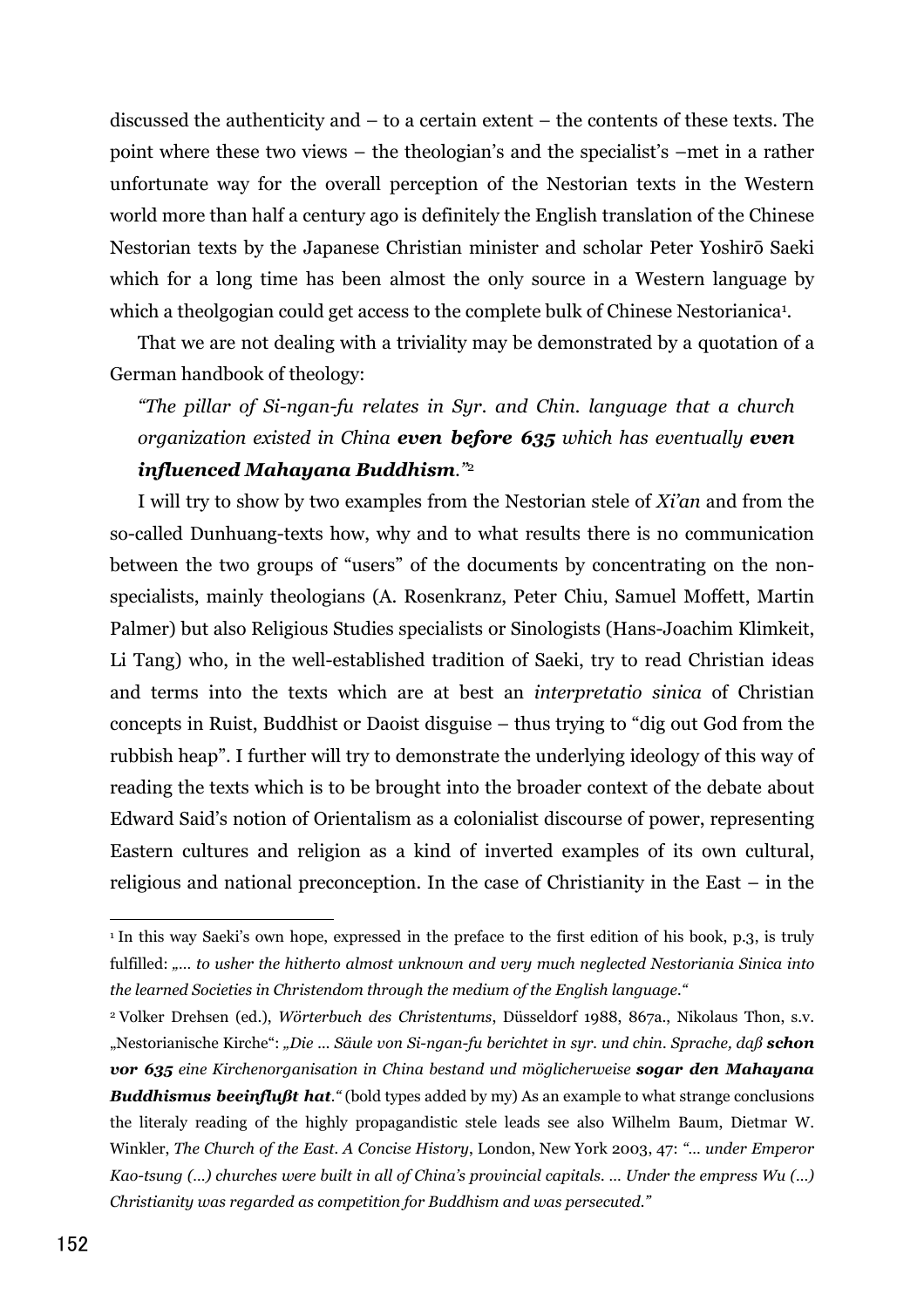Near East, India, Central Asia and finally in East Asia – this has developped into a specific discourse on an all-pervading religious "truth" represented through Christianity and eventually found in any time and at any place in the world  $-$  a phenomenon which I use to label as "trans-orientalism" because it detects the West's own religious superiority, be it in distorted forms, in Asian cultures of the past.

### The Texts and Their Translations / Translators

As most of you probably know the Chinese texts of the Church of the East, also called Nestorian or *Jingjiao*, "Radiant Teaching", of the Tang period are divided in two main groups: 1. the Nestorian stele of Xi'an and 2. the manuscripts which came to light – one is tended to call it "twilight" – of scholarly attention at the beginning of the last century through the discovery of the Dunhuang library and the subsequent hunt for Chinese manuscripts by Japanese scholars in mainland China before and during the second world war. It would be an interesting and tempting task to discuss this phenomenon in the broader context of the Japanese "conquest of China" from the time after the Sino-Japanese war on but I do not have the time to do this in my paper.

The Chinese Nestorian texts of the second group are the following. (It should be noted that I follow Saeki's order only for the sake of conventionality. I do not subscribe to Saeki's implicated opinion on the date of the texts. Note also that the translation of the titles are my own and differ  $-$  in some parts radically  $-$  from others'):

1. Xuting-mishi-suo-jing (yijuan) 序聽迷詩所經, "Sūtra of Hearing the (Preaching) of the Messiah"

2. Yishen-lun, "Treatise of the One God" 一神論 by Haneda Tōru

3. Yu di'er 喻第二, "Similis, Number 2"

4. Yitian-lun diyi 一天論第一, "Treatise of the One God"

5. Shizun-bushi-lun disan 世尊布施論第三, "Treatise of the Alms-Giving of the **World-Honored One "** 

6. Jingjiao-san-weimeng-du-zan 景教三威蒙度讚, "Praise of the Pāramitā of the Three Majestics of the Illustrious Teaching"

7. Zun-jing 尊經, "Sūtra of Veneration"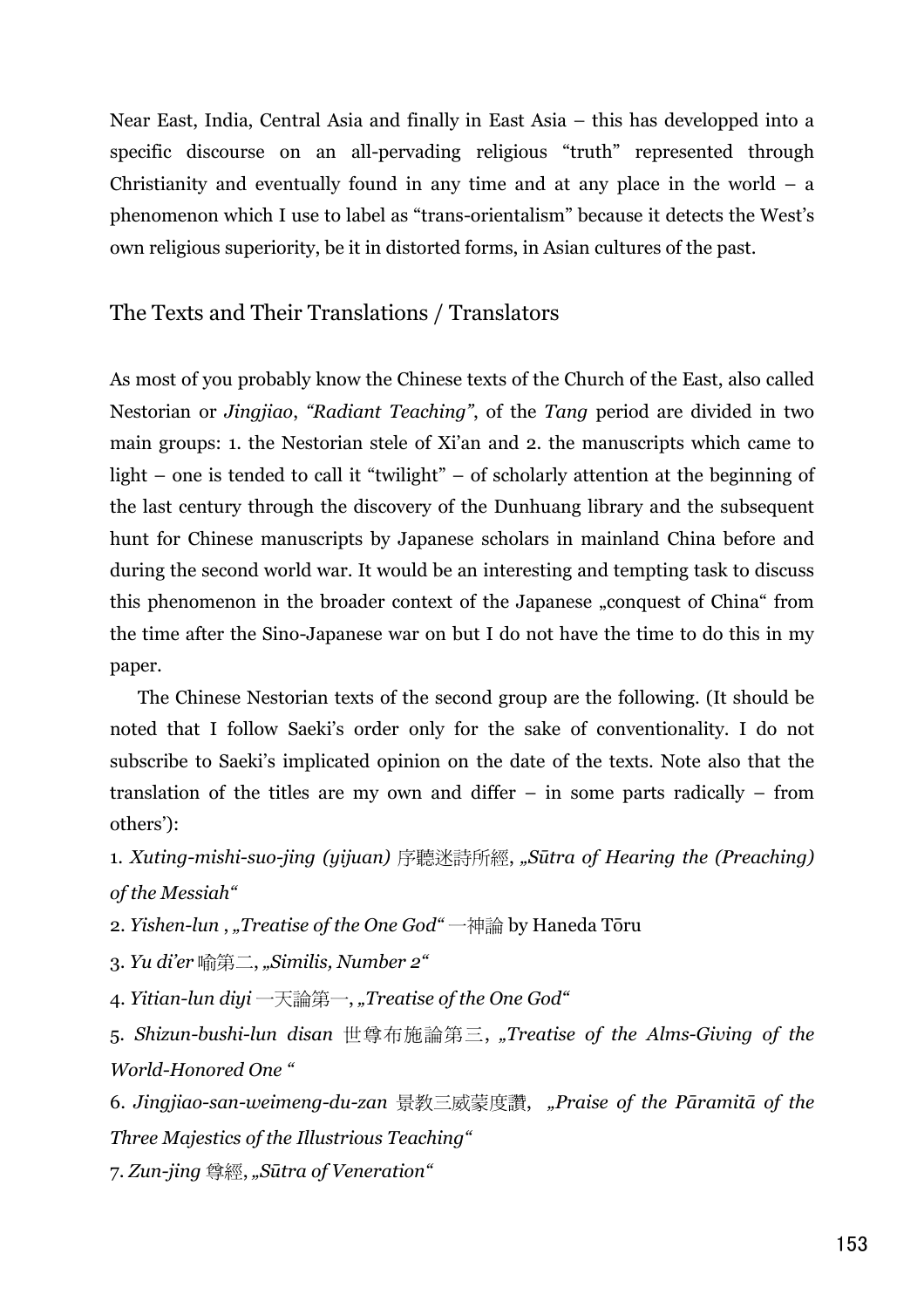8. Zhixuan-anle-jing 至玄安樂經, "Sūtra of the Ultimate and Mysterious Happiness" 9. Daqin-jingjiao-xuanyuan-(zhi)ben-jing 大秦景教宣元至本經, "Sūtra of the Origin of Origins of the Illustrious Teaching from Dagin "

10. Daqin-jingjiao-dasheng-tongzhen-guifa-zan 大秦景教大聖通真歸法讚, "The Praise of the Seeking Refuge to the Pervading Truth of the Great Saint of the Illustrious Teaching from Dagin"

As both Paul Pelliot<sup>3</sup> and Lin Wushu<sup>4</sup> have written extensively on the history of the stele, its discovery and its translation, I mainly refer to their work and will only highlight some points which are of interest for my goal of tracing the trans-orientalist strategy from the very beginning of the preoccupation of and the research on the text. If we scan the Western translations of the stele it becomes clear that all with only one exception – Pelliot's French translation, edited by Antonino Forte – have been undertaken by missionaries or at least convinced Christians. This stands also true for the older Chinese studies of the text the authors of which were all Christian Chinese.

In this respect things changed not considerably when the so-called Dunhuang documents were discovered at the end of the 19<sup>th</sup> and at the beginning of the 20<sup>th</sup> century. I will not go into the story of the discovery of these documents and into the discussion about their authenticity but they were first collected and some of them edited by Chinese and Japanese collectors and scholars – except documents 6 and 7 found by Pelliot – who had no direct connection to Christianity. The documents first have been completely translated into English by the Japanese Methodist clergyman and scholar Peter Yoshirō Saeki, The Nestorian Documents and Relics in China, Tokyo 1939, mainly used in its second edition Tokyo 1951.

Two of the documents, no.3 and 4, called "Gloria in excelsis deo", and a part of no.1, have already been translated by A.C. Moule in his "Christians in China before the year 1550", Shanghai 1930.

Reference is sometimes made to the German "translation" by Gerhard Rosenkranz<sup>5</sup> – this is, however not a real translation of the Chinese documents, but a

<sup>&</sup>lt;sup>3</sup> Paul Pelliot, Antonino Forte, (ed.), L'inscription nestorienne de Si-Ngan-Fou, Edited with Supplements by Antonino Forte, Rom / Paris 1996 (Italian School of East Asian Studies Epigraphical Series 2 / Collège de France, œuvres posthumes de Paul Pelliot)

<sup>4</sup> Lin Wushu, Tangdai-jingjiao-zai-yanjiu ("Neue Studien zum Nestorianismus der Tang-Zeit"), Beijing 2003 林悟殊,唐代景教再研究,北京

<sup>&</sup>lt;sup>5</sup> Gerhard Rosenkranz, Die älteste Christenheit in China in den Quellenzeugnissen der Nestorianer-Texte der Tang-Zeit, Berlin 1939 (= 2<sup>nd</sup> edition of Rosenkranz' "Die älteste Christenheit in China in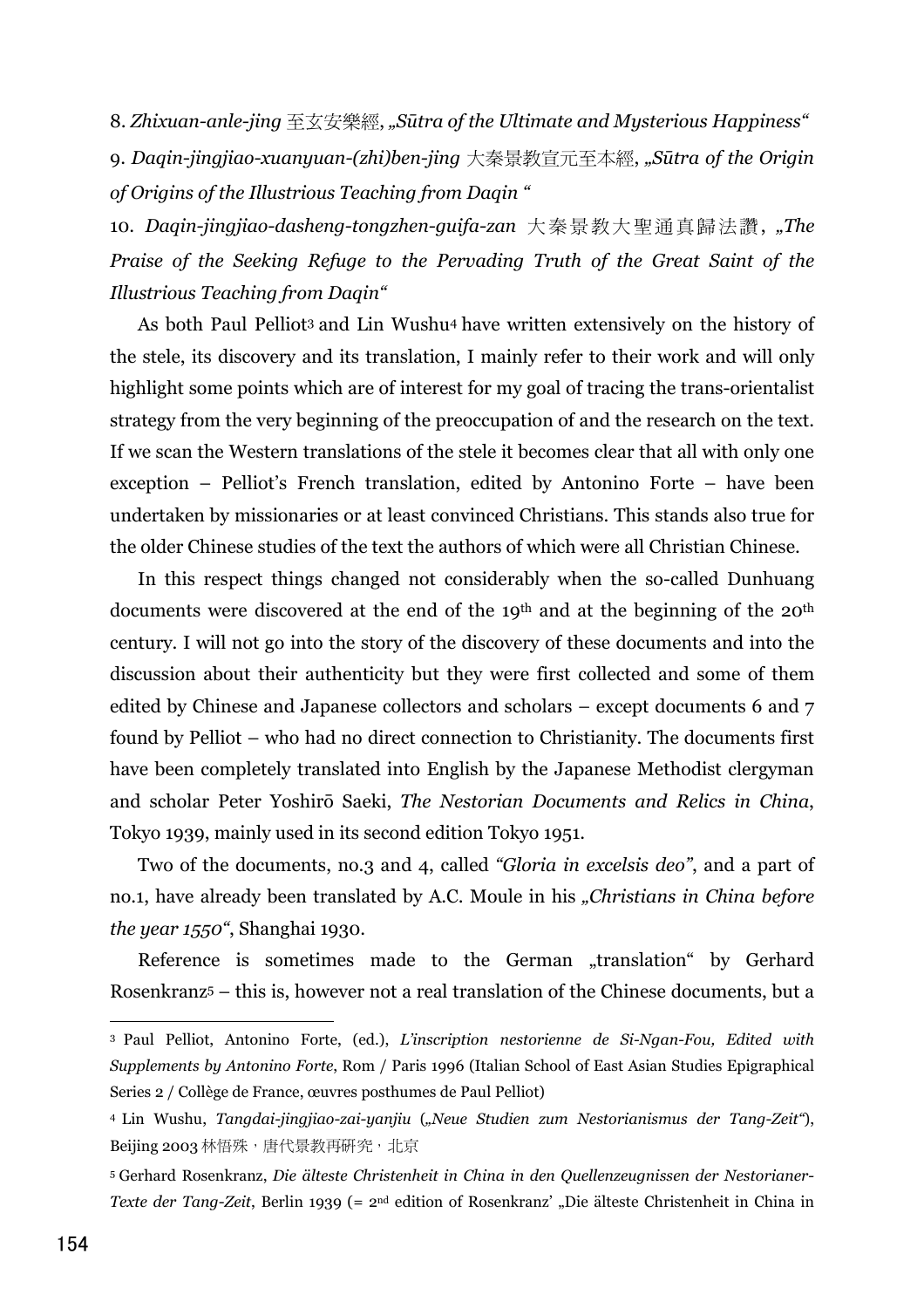secondary work based on Moule's and Saeki's English translations and not of the Chinese originals, as Rosenkranz somewhat hiddenly expresses in his foreword: "The following translations are based for the 'Inscription' and for the 'Gloria' including the appendices on Moule's translations, in case of the other translations on Saeki's renderings."<sup>6</sup>.

Peter (Chung-hang) Chiu has written a doctoral thesis "An historical study of Nestorian Christianity in the T'ang Dynasty between A.D.  $635 - 845$ ", Forth Worth 1987, in which he translates completely documents 8 and 9 and parts of the other texts.

In 2002 Tang Li published her doctoral dissertation in English<sup>7</sup>, A Study of the History of Nestorian Christianity in China and Its Literature in Chinese - Together with a New English Translation of the Dunhuang Nestorian Documents, originally accepted by the University of Tübingen, Germany. Both studies, Chiu's and Tang's, still heavily drew on Saeki's translations or just show the authors' ignorance of classical Chinese and of the religious terminology of the Tang period by trying to again superimpose and identify Christian conceptions in the text which in reality are not there. Especially Tang's study and translation shows – without being able to go into details here – that it is not enough to be a native speaker of Chinese in order to solve the complex and specific problems of the documents by looking up some "strange" expressions in dictionaries such as the Cihai辞海 or the Xiandai-hanyucidian 现代汉语词典, the "Modern dictionary of Chinese", and then translating them without any historical and text-immanent contextualization.

Beside the mentioned translations, made with a clear scholarly self-understanding of the translators despite their shortcomings, the documents – I am tempted to say have suffered a popularisation in form of a recently published book of the British

den nestorianischen Quellenzeugnissen der Tang-Zeit", in: Zeitschrift für Missionskunde und Religionswissenschaft 52 (1937)) (Schriftenreihe des Ostasien-Mission, Heft 3/4)

<sup>&</sup>lt;sup>6</sup> "Der folgenden Übersetzung liegen für die "Inschrift" und das "Gloria" samt Anhängen die Übersetzungen Moules, für die übrigen Übersetzungen Saekis zugrunde." (p.6)

<sup>&</sup>lt;sup>7</sup> Li Tang, A Study of the History of Nestorian Christianity in China and Its Literature in Chinese – Together with a New English Translation of the Dunhuang Nestorian Documents, Frankfurt a.M. / Berlin / Bern / Bruxelles / New York / Oxford / Wien 2001 (European University Studies / Europäische Hochschulschriften / Publications Universitaires Européennes, Series / Reihe / Série XXVII, Asian and African Studies / Asiatische und Afrikanische Studien / Études asiatiques et africaines, Vol. / Bd. 87).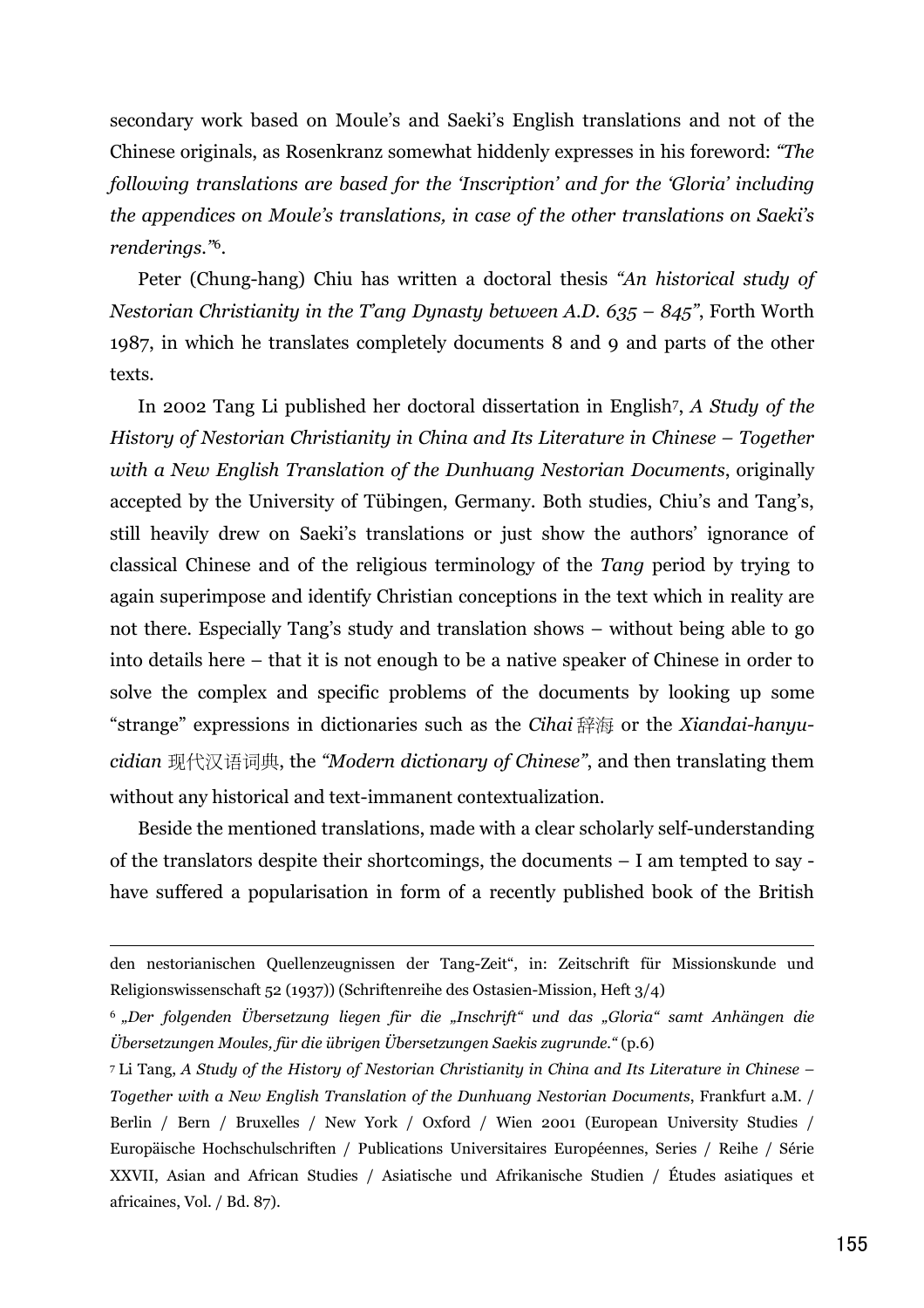theologist Martin Palmer<sup>8</sup> with the title The Jesus Sutras - Rediscovering the Lost Serolls of Taoist Christianity including so-called translations of the Chinese originals which were executed - according to Palmer<sup>9</sup>  $-$  by a team of Chinese native speakers. Comparing the original Chinese with Palmer's translation one very often gets the impression that the "translators" used different texts. Serious philologists and scholars tend to keep silence on the existence of Palmer's book but as it seems to become the new "Saeki" for Church historians I think it should be included in the discussion here.

All these translations are defective for different reasons; a general tendency is that the translators try to "christianize" the Chinese originals<sup>10</sup> and do not take into account the historical, political and religious setting in which these were produced. The weakness resulting from this is that the identification of Christian terms behind a certain Chinese expression is made far too easily and without sound philological reasoning and foundation. This also concerns the hasty and very often intentional identification of Syriac or Persian terminology behind the Chinese transcriptional material. A lot of these identifications lose their credibility when measured by the strict rules and results of historical philology especially of (Early or Late) Middle Chinese. Most of the authors show a merely shallow understanding and knowledge of the religious terminology of Buddhism and Daoism, the two religious strands which quite obviously and heavily have influenced the Sino-Christian terminology in the period. That this has indeed something to do with their emic position as Christian scholars or even theologians is clearly shown by the fact that the Chinese Manichaean texts have never been treated in such a unprofessional way as the Nestorian texts<sup>11</sup>.

<sup>&</sup>lt;sup>8</sup> Martin Palmer, *The Jesus Sutras - Rediscovering the Lost Scrolls of Taoist Christianity*, New York 2001.

<sup>&</sup>lt;sup>9</sup> Palmer, *The Jesus Sutras* ..., p. XV.

<sup>&</sup>lt;sup>10</sup> Despite the fact that Palmer, *The Jesus Sutras* ..., p. Xiii, claims to have given due credit to the Daoist, Confucian and Buddhist influence, this is done in a rather associative way than by sound philological work and thus often leads to a complete misconception of the original text.

<sup>&</sup>lt;sup>11</sup> The rather difficult procedure for achieving sound results in this type of literature can be seen in Peter Bryder's study on Chinese Manichaean terminology: The Chinese Transformation of Manichaeism. A Study in Chinese Manichaean Terminology, Lund 1985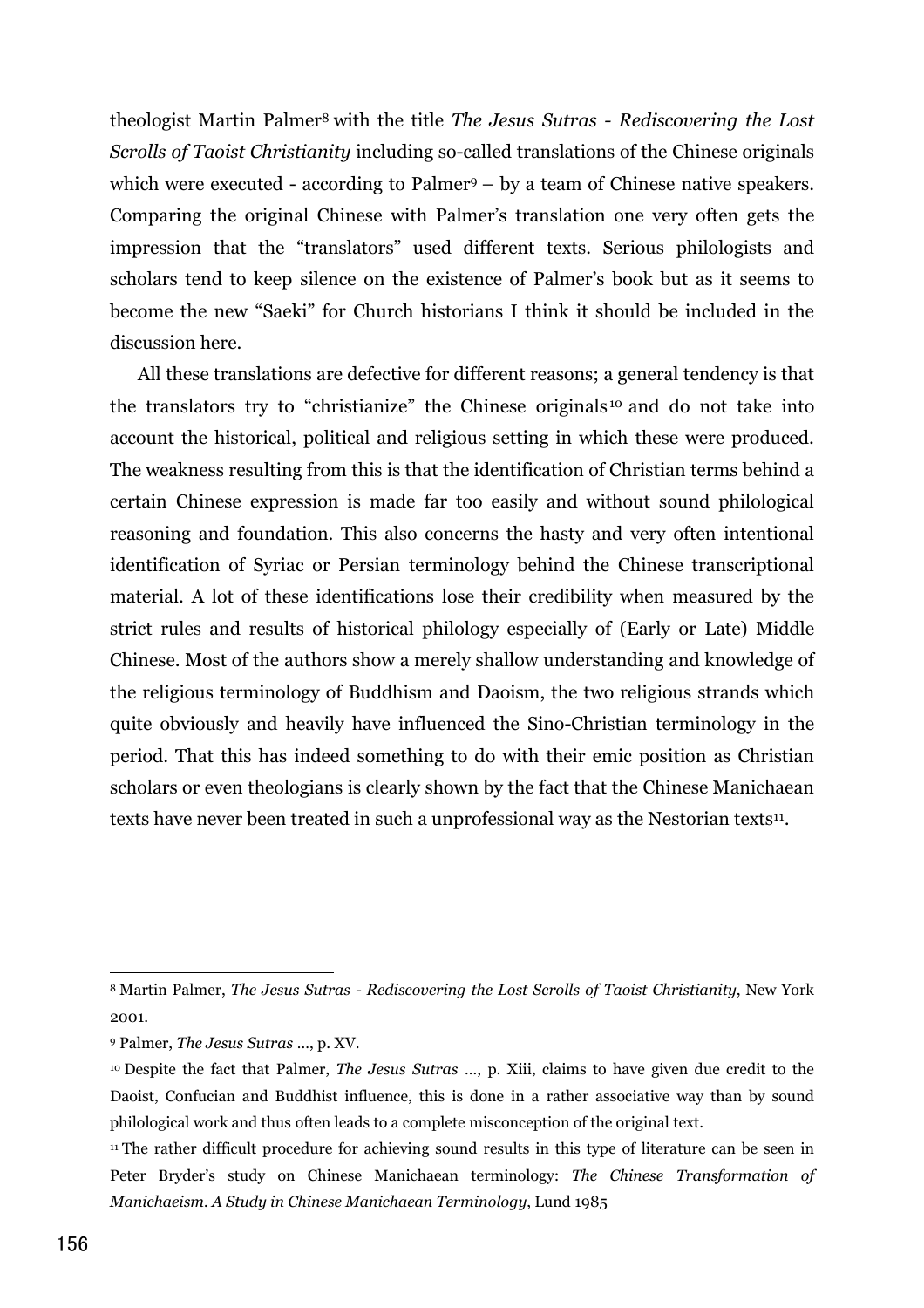### Two Examples of "Digging Out God from the Rubbish Heap"

To elucidate what I mean by this retrieving of Christian contents from the texts I will gibe you two examples from the texts, the first being an example form the famous Stele of *Chang'an*, the second one dealing with the problem of the title of document no 1., the Xuting-mishi-suo-jing (yijuan) 序聽迷詩所經, "Sūtra of Hearing the (Preaching) of the Messias".

1. What can be done with a name: Aluoben – Abraham, the first Nestorian missionary and patriarch in China

In this fascinating document of the Nestorian Christians in the Tang empire we learn details about the mission history of the Eastern Church in China. One of the very facts that text relates to us is the name of the first missionary coming to China  $-$  the patriarch of Nestorian Christianity who is celebrated in the text of the stele and in the literature about Tang Nestorianism as well. He is called *Aluoben* in the text and this name has from the very beginning created an almost feverish hunt for its original form.

Actually it was Haneda Toru who carefully pointed out that Aluoben (and Aluohan) could be Abraham, and Saeki took this for granted<sup>12</sup>. The identification of Aluoben as a Chinese transcription of the biblical name Abraham was then popularized in Saeki's first translation of the Nestorian stele and repeated in the second edition of his book about the Nestorian documents: "... we would stick to our old theory to identify the word Alopên with Abraham. Our ground is that the word "Abraham" in the Inscription of Jews at K'ai-fêng-fu was designated with the Chinese characters 阿無羅漢 (A-wu-lo-han) or 羅漢 (Lo-han), whilst the Persian Prince by the name of Abraham was designated with the Chinese characters 阿羅憾 (A-lo-han) in the Inscription on the Stone-Tablet set up in 709 A.D., to commemorate the late great Persian Chieftain, the General and Commander of the Right Wings of the Imperial Army of Great T'ang ..."<sup>13</sup> Here we have a typical

<sup>&</sup>lt;sup>12</sup> See Forte, in: Pelliot, Forte, 379.

<sup>&</sup>lt;sup>13</sup> Saeki, 84f., note (10). It is intriguing that Saeki inserted the name of Abraham into the Chinese text of the stele without any comment: Saeki Yoshirō, Keikyō-no-kenkyū ("Studien zum Nestorianismus"), Tokyo 1935 (reprinted 1983 and 1985) 佐伯好郎, 景教の研究, 東京, p.510, and also 597.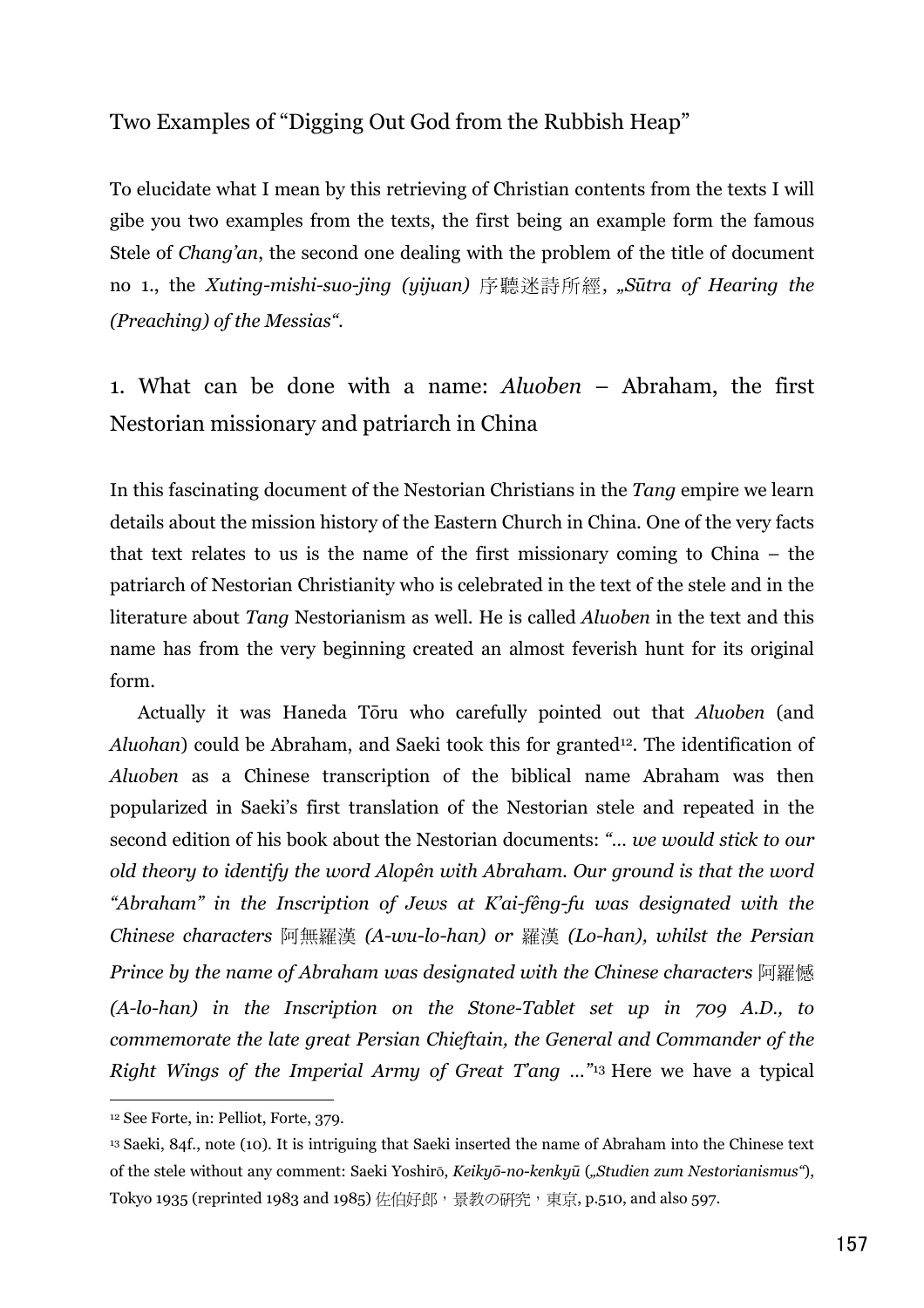example of Saeki's combination of philological insufficiency and wild contextualizing speculation: identifying the names Awuluohan, Aluohan and Aluoben as identical and indirectly suggesting that the Persian military commander *Aluohan* had been a Christian<sup>14</sup>.

Saeki's identification is now quite established at least in the theological handbooks, but there were also other identifications<sup>15</sup>. Assemani took *Aluoben* to represent Yahballaha<sup>16</sup>. A protestant Christian trying to prove that the stele was a fake from later times: Olupuen resp. Lopuen as an anagram for Polven, Pol Vénitien (Marco Polo)<sup>17</sup>.

Now, let's have a closer look on the Chinese name: Aluoben  $\Im \overline{\mathbb{R}} \neq \overline{\mathbb{R}}$  is  $-$  in Pulleblank's transcription of Early Middle Chinese \*2a-la-pan<sup>'18</sup>. As has been argued from several sides there are a bunch of difficulties in identifying this Chinese name which is definitely an attempt to "transphone" as I would call it a foreign name. It should be emphasized that phonetically the metathesis of  $-b$ - and  $-r$ - and the final  $$ *n* in the reconstructed Chinese against the  $-m$  in the Semitic name, but also the context does not support the identification of *Aluoben* with a Syriac-Iranian name.

Saeki, having already drawn comparison with the Kaifeng-Jewish name in the quoatation above, seems to have been influenced by the idea of a connection of the first Christian missionary in China – as a kind of Christian "wishful thinking" – with the Hebrew patriarch Abraham of the Old Testament.

Another identification which first has been brought forward is to connect Aluoben with the Syriac word *rabbouni*, "*teacher"* (cp. Hebrew *rabbi*); the "name" would then be a religious title<sup>19</sup>. For this interpretation the initial syllable  $2a-$  ( $\overline{p}$ ) would be a

<sup>&</sup>lt;sup>14</sup> Saeki, 85, 92, and 453ff., Appendix No.1. To his Japanese readership, however, he made it clear that Aluohan was not a Nestorian but probably a Zoroastrian: Keikyō-no-kenkyū, 520.

<sup>&</sup>lt;sup>15</sup> Saeki himself gives an overview in his note (10), p.84f.

<sup>&</sup>lt;sup>16</sup> Pelliot, Forte, 123.

<sup>&</sup>lt;sup>17</sup> Pelliot, Forte, 153.

<sup>&</sup>lt;sup>18</sup> In Late Middle Chinese – following Edwin G. Pulleyblank, Lexicon of Reconstructed Pronunciation in Early Middle Chinese, Late Middle Chinese, and Early Mandarin, Vancouver 1991 – the last character is reconstructed as: \*pun'.

<sup>&</sup>lt;sup>19</sup> Wu Qiyu, "Tangdai-jingjiao zhi fawang yu zunjing-kao" ("Untersuchungen zu den "Dharmakönigen" und zu den "Verehrungssütras' im Nestorianismus der Tang-Dynastie"), DTY 5 (2001), 13 – 58 昊其 昱,唐代景教之法王與尊經考,敦煌吐魯番研究, 13. This interpretation was lately repeated by Barat  $(2002), 193.$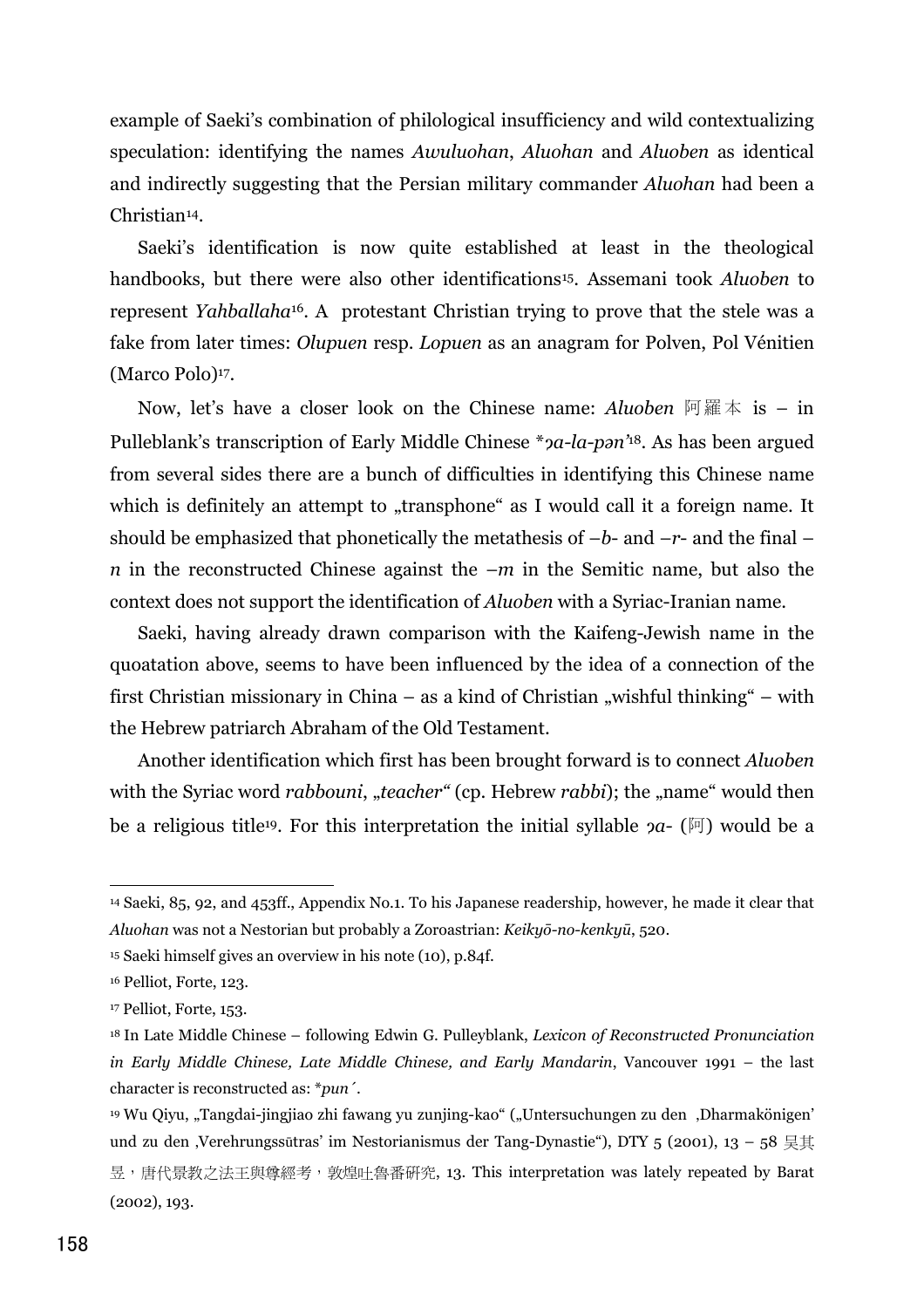"Sproßvokal" due to the local pronunciation of the word *rabbouni* before the sybillant  $r_{-}^{20}$ .

What all these identifications obviously have in common  $-$  with the exception of Itō's which is notably not taken up by most Western scholars – is that they 1, are brought forward by Christian scholars and 2. refer to names or titles in the context of the Bible and so again show how Christian conceptions or semantics are read into the text.

I have to confess that I am not very convinced of the "Semitic" identifications but would rather suggest an Iranian name behind the cryptic  $Aluoben -$  as already Ito Gikyō had tried to show that Aluoben was a Persian name Anōš-ruwān<sup>21</sup>. As destructivism very often leads the criticism back to the destroyer I will at least try to give you another explanation for the name. In Middle-Iranian language the final membrum of personal names  $-b\bar{a}n$ , bzw.  $-p\bar{a}n$  (written as  $-pn$  or  $-p\bar{n}$ ), meaning "protected (by, through)" (or: "the one who protects ...") is found quite often and it is a perfect equivalence to the Chin. ben / \*pan'  $\pm$  in Aluoben. Examples from the corpus of Middle-Iranian names are  $\bar{A}$ durban, "the one protected by the fire",  $(\bar{A}durbed-)Bayp\bar{a}n$ , "the one protected by god  $(Bay)$ ", Marzb $\bar{a}n$ , "the protector of the frontiers", etc. (Gignoux, Philippe, Iranisches Personennamenbuch (hrsg.v. M. Mayrhofer u. R. Schmitt), Band II: Mitteliranische Personennamen, Faszikel 2: Noms propres Sassanides en moyen-Perse épigraphique, Wien 1986 (ÖAW, Phil.-Hist.Kl.), 31, Nr.36; 32, Nr.40; 120, Nr.591).

This explanation being accepted for the moment there is still the initial part of the name Chin. Aluo- \*2a-la- 阿羅. I think that the Middle-Iranian "candidate" fitting best in terms of phonology and semantic is Middle-Iranian *ard* (Gignoux, 44, Nr.116), which in personal names often occurs as  $Ard\bar{a}$ - (< Old-Iranian artāvan, "posessing the law, righteous"): cp. Ardādar, "the more righteous one", Ardāy-Farr, "light of the righteous ones", etc. (Gignoux, 45, No.119; 47, No.130). The basic word ard

<sup>&</sup>lt;sup>20</sup> To make the picture of decontextuatlized and purely allusive identification complete I could come up with a Syriac-Greek word which would at least phonetically correspond quite well to Aluoben. In the Syriac rite of baptism we have a word for "guarantee" or "godfather", Syriac 'arrābā, 'arrōbō : Greek άρραβών (Timothy A. Curtin, S.J., The Baptismal Liturgy of Theodore of Mopsuestia, Washington D.C. 1970 (Ph.D. Dissertation, The Catholic University of America, Studies in Sacred Theology, Second Series No.222), 94). This could be interpreted in the case of *Aluoben* as a cognomen of somebody who is committed to a vow of who has baptized many people – not bad for a missionary.

<sup>&</sup>lt;sup>21</sup> Zoroasutā kenkyū, 1979, 301; see Forte, in: Pelliot, Forte, 383 and 411.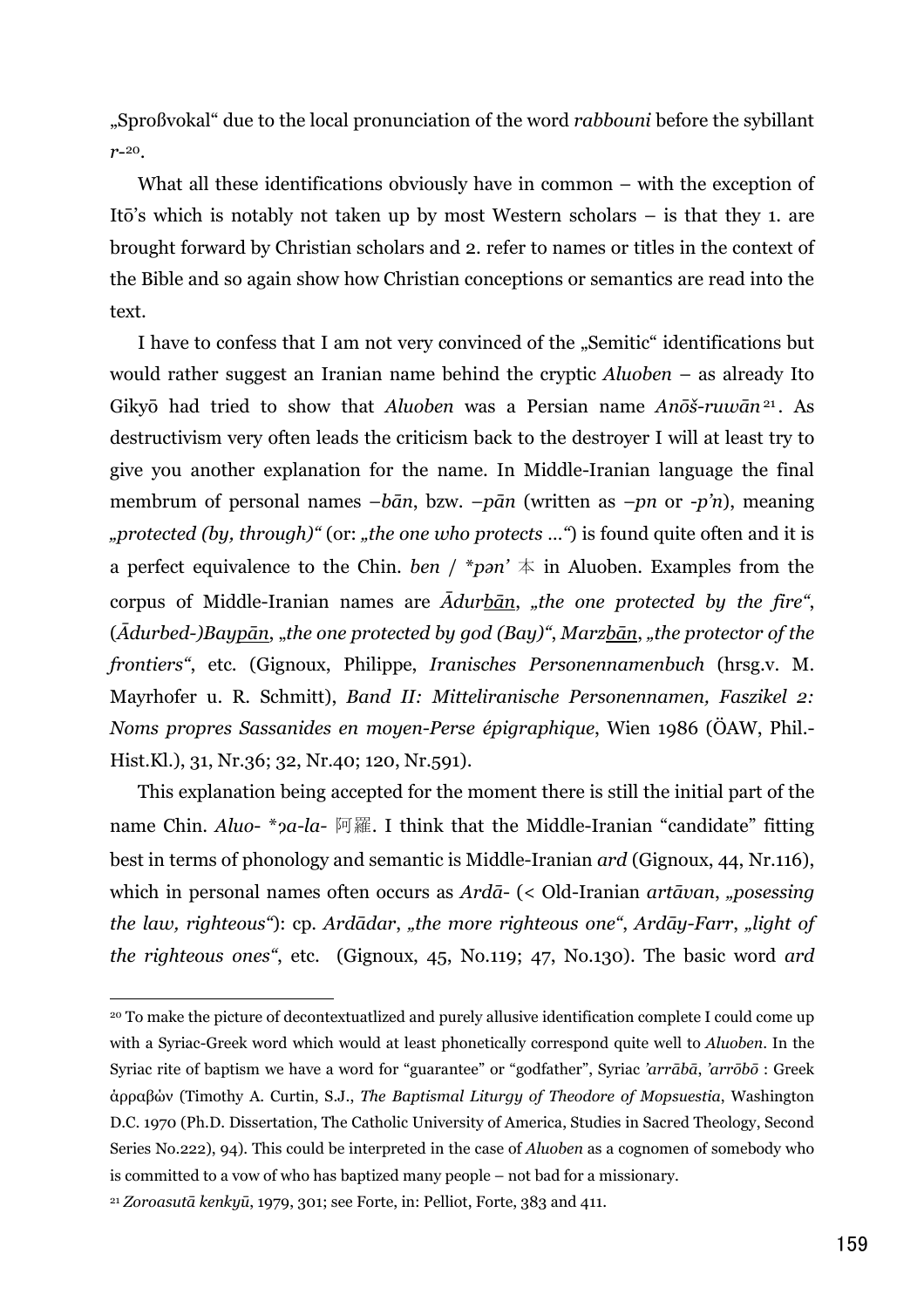means "(cosmic) law, justice" and is one of the old Iranian religious keywords (Avestan aša, Old-Iranian arta, Old-Indian rtá). The Chinese Aluoben would then be an attempt to render a Middle-Iranian name \*Ardābān, "the one protected by the righteous ones", or \*Ardabān, "the one protected by the (cosmic) law ". There is only one small phonological crux with this identification: the Chinese syllable *luo* /  $*$ *la*  $\mathbb{R}$ has to transcribe a Middle-Iranian  $-rd\bar{a}$ ; but in the light of the fact that *luo* / \**la*  $\mathbb{R}$ is used in the Buddhist transcriptional corpus to transcribe quite a variety of foreign phonems  $(r, l, d)$  – but also taking into account the Middle-Iranian writing variants for Ardā-: 'lt', 'rt' – this seems indeed to be the minor problem compared with the phonological difficulties of the other identifications. Besides, the Chinese name may well reflect an Iranian local pronunciation in which the consonant-cluster  $-rd$ - was assimilated or / and cerebralized into  $*Ad(d)\bar{a}b\bar{a}n$ .

If my identification is correct the first Christian missionary would not have had a Christian but a typical Iranian name: "the one protected by the law". This would have been his birth-name or it may have been interpreted in a Christian way: the one who is protected by the transcedent law, the teaching of Christianity. And this would have been  $-$  I may be allowed to add this slightly ironic remark  $-$  a very suitable name for the man who ventured the not undangerous undertaking of bringing Christianity to China.

#### 2. How to make sure that your text is a Christian text

Saeki identified as one of the earliest Nestorian texts in Chinese, according to him belonging to the oldest layer of Christian texts "translated" by Aluoben, our text no.1, the *Xuting-mishi-suo-jing* (yijuan) 序聽迷詩所經(一卷)<sup>22</sup>. The manuscript is, although not complete, the longest of the so-called Nestorian documents from the Tang period. Allegedly it is from Dunhuang and belonged to the well-known Japanese Buddhologist Junjirō Takakusu 高楠順次郎 who is said to have acquired it from a Chinese in the year 1922<sup>23</sup>. I could not get information about the whereabouts of this manuscript but it may be that one of our Japanese colleagues knows a little bit

<sup>&</sup>lt;sup>22</sup> Pénélope Riboud, "Tang", in: Nicolas Standaert, (ed.), *Handbook of Christianity in China*, *Volume* One: 635 - 1800, Leiden / Boston / Köln 2001 (HdO IV.15.1), 4.

<sup>&</sup>lt;sup>23</sup> Saeki, The Nestorian Documents ..., 6; Riboud, "Tang" (2001), 4, in her overview also dates it to the seventh century.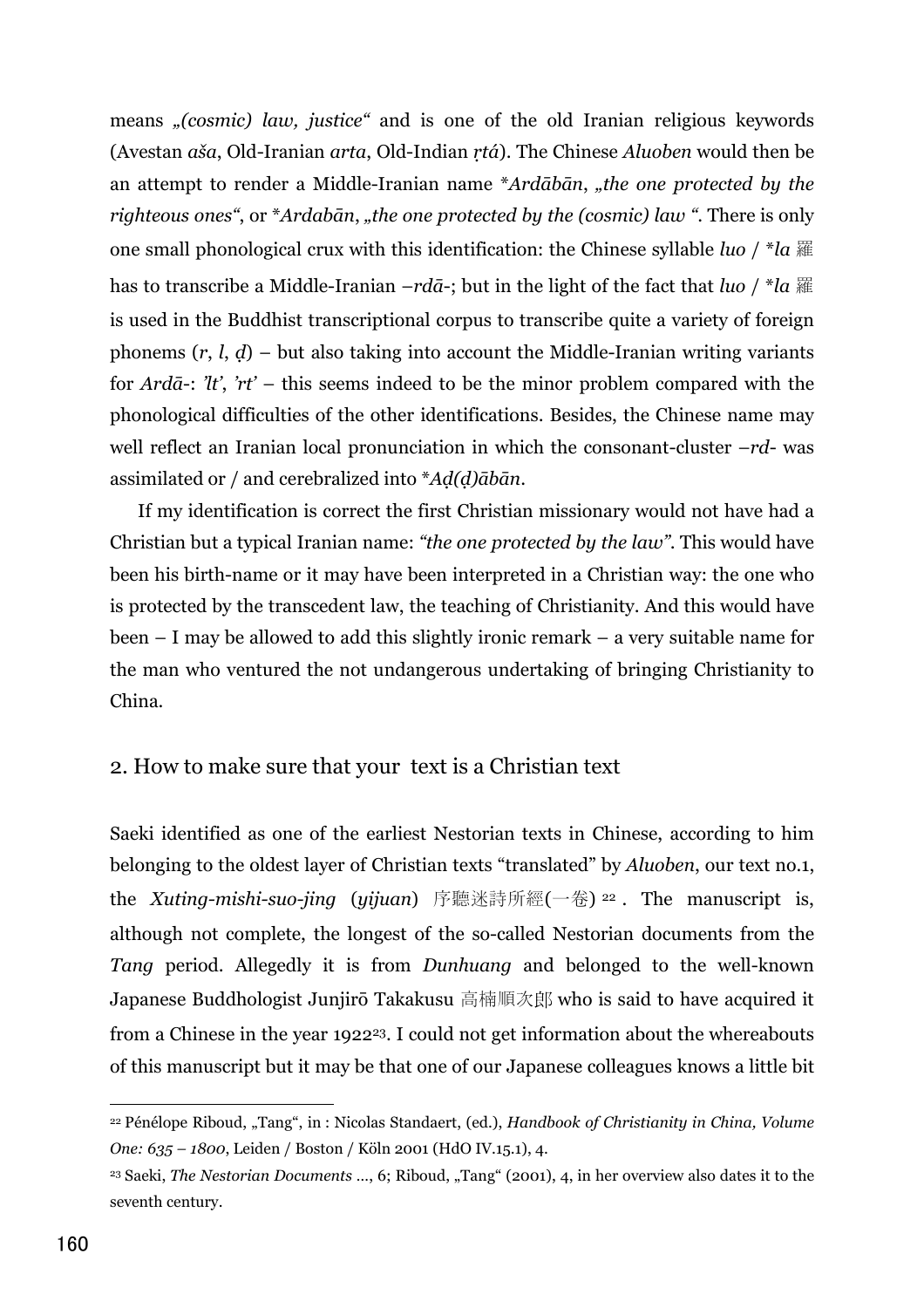more about the issus, especially because there have been some rumours about Tang-Nestorian documents extent in private collections in present Japan.

Following an emmendation made by Haneda Toru, Saeki rendered the title as Jesus-Messiah Sūtra and did this very insistingly:

"The title: "The Hsü-t'ing Messiah Sūtra" means no other than "Jesus-Messiah Sūtra.""

What follows is a "masterpiece" of Saeki's treatment of transcriptional material:

"The old sound of the first Chinese character used here for Hsü  $(\bar{F})$  (lit., "preface") is "ye" or "ie" according to the sound preserved in South China, whilst its Chinese sound preserved in Japan is "djo" or "jo." The second character T'ing  $(\mathbb{R})$ (lit., "to hear") is pronounced "cho" in Japan, whilst its old Chinese sound is "chu." These two letters, therefore, will give us "Jo-cho" in Japanese and "Ye-chu" in old Chinese, and can correctly be identified with the Chinese sounde "Ye-su" of the T'ang Dynasty ..."<sup>24</sup>

Saeki's commentary here is actually a distorted rendering of Haneda Toru's attempt to establish an emmendation of the title to Xucong-mishihe-jing 序聰彌詩訶 經 ("Jesus-Christ-Sūtra") instead of Xutingmishisuo-jing 序聽迷詩所經<sup>25</sup>. In both cases, Haneda's and Saeki's, I cannot see how *Xucong* or *Xuting* could render a Syriac (y) $\hat{a}\hat{b}$  (Jesus). Besides, the character ting  $\hat{a}\hat{b}$  is rather unlikely to be used as a transcriptional element.

What is interesting, however, is that Saeki obviously did not dare to do the same in his almost identical Japanese books on Nestorianism in China, in which he pays due tribute to Haneda and discusses Haneda's emmendations in all details<sup>26</sup>. The outcome is nevertheless the same as in his English book, only with the difference that while keeping the manuscript form of the title – 序聽 • 迷詩所經 – Saeki glosses the Chinese original "names" by Katakana-furigana Esu Mishiho  $\pm \lambda \cdot \xi$   $\rightarrow \pm \lambda$ , "Jesus

<sup>&</sup>lt;sup>24</sup> Saeki, 147, note (1).

<sup>&</sup>lt;sup>25</sup> Haneda Tōru, *Haneda Tōru Hakase shigaku-ronbun-shū-gekan: gengo-shūkyō-hen* 羽田亨、羽田 博士史学論文集、下巻、言語·宗教篇 (originally: Haneda Tōru, "Jingjiao-jingdian Xuting-mishi-suojing kaoshi", in: Bulletin of the Metropolitan Library (Peking)  $6(1928)$ ,  $433 - 456$ ,  $262f$ .

<sup>&</sup>lt;sup>26</sup> Saeki, Keikyō-no-kenkyū, 677 and 679; Saeki Yoshirō, Shina-kirisutokyō no kenkyū I, <sup>2</sup>Tokyo 1979 (first published: 1943) 佐伯好郎, 支那基督教の研究, 東京, 244f.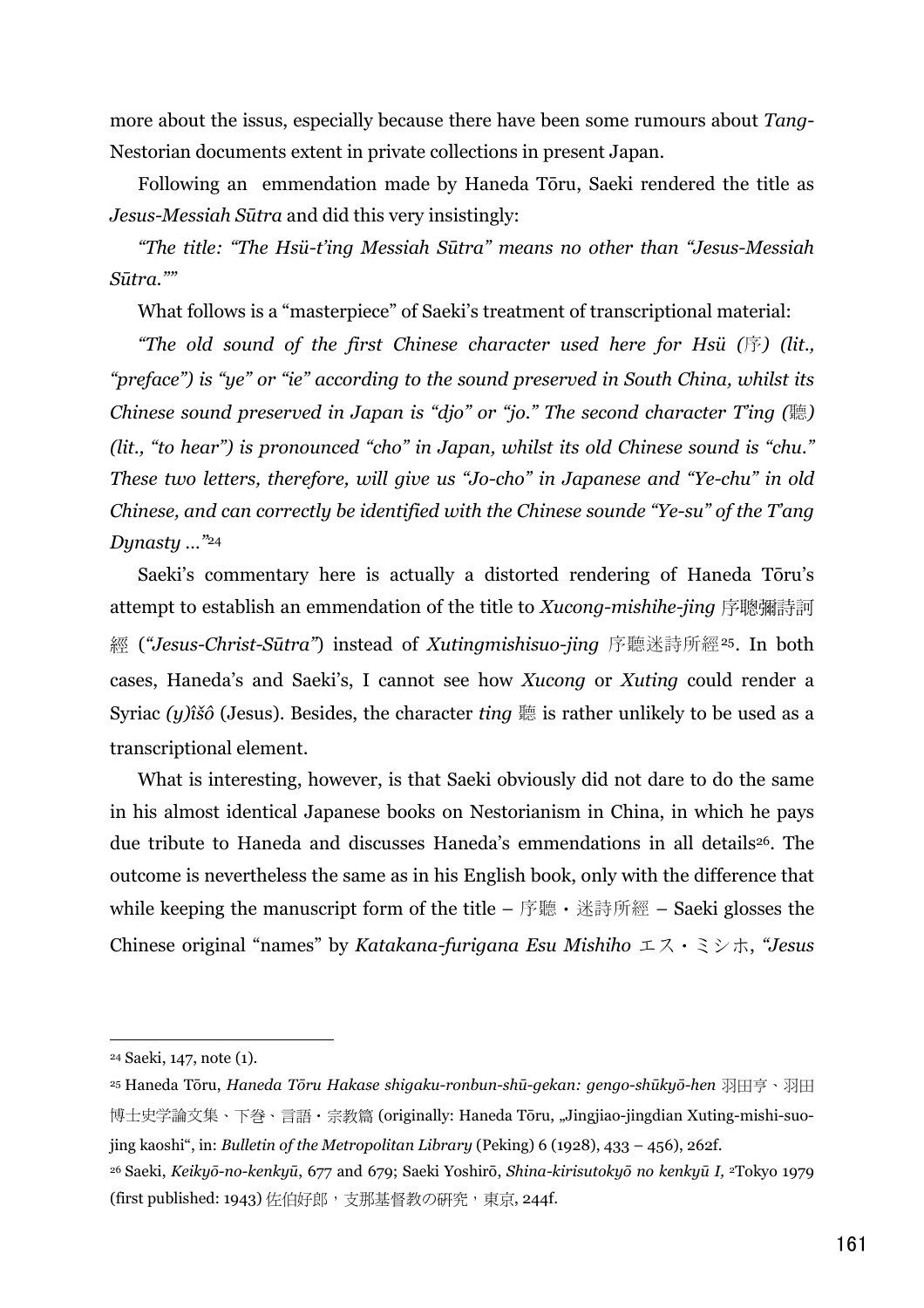*Messiah*"<sup>27</sup>. So both groups of readers have the impression that this is actually what the title means.

Saeki's interpretation has obviously become the *communis opinio* in Western literature<sup>28</sup>, and again we have the case of a highly Christianized translation with two key-names, Jesus and Messias and I again would like to question Saeki's interpretation as a hyper-Christianized wishful-thinking.

There were other interpretations of the title line which questioned the authority of Saeki's rendering. J. Foster tried to show that *xuting* is a mistake for *xuyan* 序言, "forword" (to what?), while T. D. Chao opined that xuting was a rendering of the Greek cornp, "saviour", and mishisuo for Greek μεσον, "middle, mediator". Dr. Yao Zhihua (now University of Hongkong) in an unpublished M.A. thesis tried to show that Xuting mishisuo taken as a valid transcription is the rendering of the title of the Syriac gospel harmony, the Diatessaron of Tatian<sup>29</sup> – which he thinks to be the basis for the Chinese text. I have to say that all these theories do not convince me, most of them, except Yao's, being in the same hyper-Christian line as Saeki's.

The title of the text is mysterious and has puzzled most scholars – except Saeki to whom the case is clear, as we have already seen. Let us have a look on the title and on the first line of the text:

序聽迷詩所經一卷 *众時彌師訶說天尊序娑法云*。

In the second line we find a clear transcription of Messias, *Mishihe* 彌師訶, which influenced, as we have seen, Haneda's emmendation of the title into ... 彌詩訶 ... What was considered to be another transcription by Haneda is xusuo (or: xusa)  $\ddot{\mathbb{F}}$   $\dddot{\mathbb{E}}$ ,

<sup>&</sup>lt;sup>27</sup> Saeki, Keikyō-no-kenkyū, 671; Saeki, Shina-kirisutokyō ..., 240.

<sup>&</sup>lt;sup>28</sup> See Rosenkranz, Die älteste Christenheit in China ..., 4f. u. 8ff.; Heinz Klett, Aufstieg und Untergang einer christlichen Missionsarbeit (Eine Untersuchung über die Gründe, die zum Zusammenbruch und Untergang der Missionskirche der Nestorianer in China im Zeitalter der Tang-Dynastie geführt haben), Greifswald 1942 (unpublished dissertation), 41; Chiu, An historical study of Nestorian Christianity ..., 174; Samuel Hugh Moffett, A History of Christianity in Asia, Vol. I: Beginnings to 1500, <sup>2</sup>New York 1998, 307; Ian Gillman, Hans-Joachim Klimkeit, Christians in Asia before 1500, Ann Arbor 1999, 275f.

<sup>&</sup>lt;sup>29</sup> Yao Zhihua, A Chinese Gospel Harmony. Jesus in the Book of Xu-ting-mi-shi-suo (personal copy, received from the author).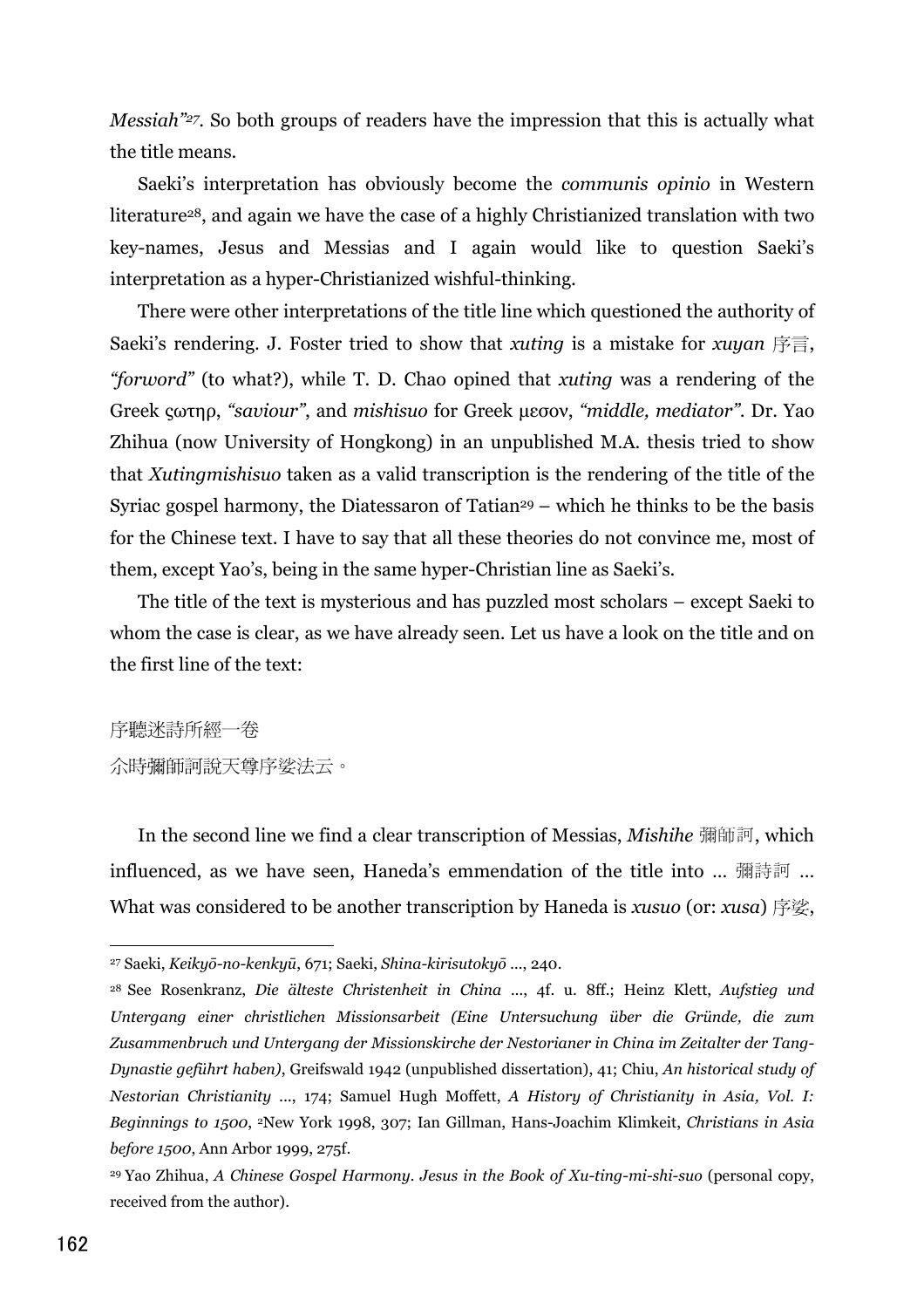and and it was again Saeki who has cemented this idea by a philologically and logically wild explanatio; very much resembling the one on the title quoted above:

"The Laws of Hsü-po, the Lord o Heaven, &c. The original Chinese is Hsü-so ( $\ddot{F}$ 娑), not Hsü-p'o (序婆), as we read it. But 娑 "so" and 婆 "p'o" are so similar as to be easily mistaken and we are sure that the transcriber must have made a mistake in putting "so" instead of "p'o," which two characters are decidedly Buddhistic terms, being rarely used in classical Chinese. Hsü-p'o, being sounded "ye-pa" or "ye-va" in the old Chinese of the  $7<sup>th</sup>$  century, may well be identified with "Jeho-vah", whilst the context compells us to do so."30

The identification is to be doubted on several reasons. First because of the fact that the Chinese Nestorian texts are "Elohim"- (Aluohe 阿羅訶) and not "Yahve"-texts and in this they follow perfectly the Syriac texts and theological customs. My "personal specialist" for matters Syriac, Dr. Heleen van den Berg, University of Leiden, gives me the following information:

"In general the Syriac Peshitta Old Testament (most likely the translation which was used at the time) translates the combination of yawhe elohim (a common reference to God in parts of the OT) in line with the Jewish traditional reading of it. Since they were/are not allowed to pronounce the word YWH' (the consonantal reading of it), they added the vowels of the word 'Lord' (Adonai - which by the way explains the reading 'Yehova' in some circles) - as does the western church (the Lord God / Herr Gott). In syriac: maryā alāhā (cf. e.g. Genesis 2: 4). As far as I'm aware at the moment, nothing like the word yawhe was in any common use in the Syriacspeaking churches."31

The identification of *xusuo* does even loose ground if the Early Middle Chinese and the Late Middle Chinese reconstructions are consulted, which would be \*shi'-sa / *\*zio'-sa*. On the methodological side I have to confess that I am not ready to do an emmenation without any contextual basis which would be a for instance a word parallel. I would rather stick to the text a close and as long as possible and think about other solutions  $-$  or just leave it open for the moment if such a solution cannot be attained.

<sup>30</sup> Saeki, 147, note (2). In Shina-kirisutokyō ..., 248, Saeki again furigana-glosses Ehoba  $\pm \pi$ (Yehova).

<sup>&</sup>lt;sup>31</sup> Personal note from 27.09.2004.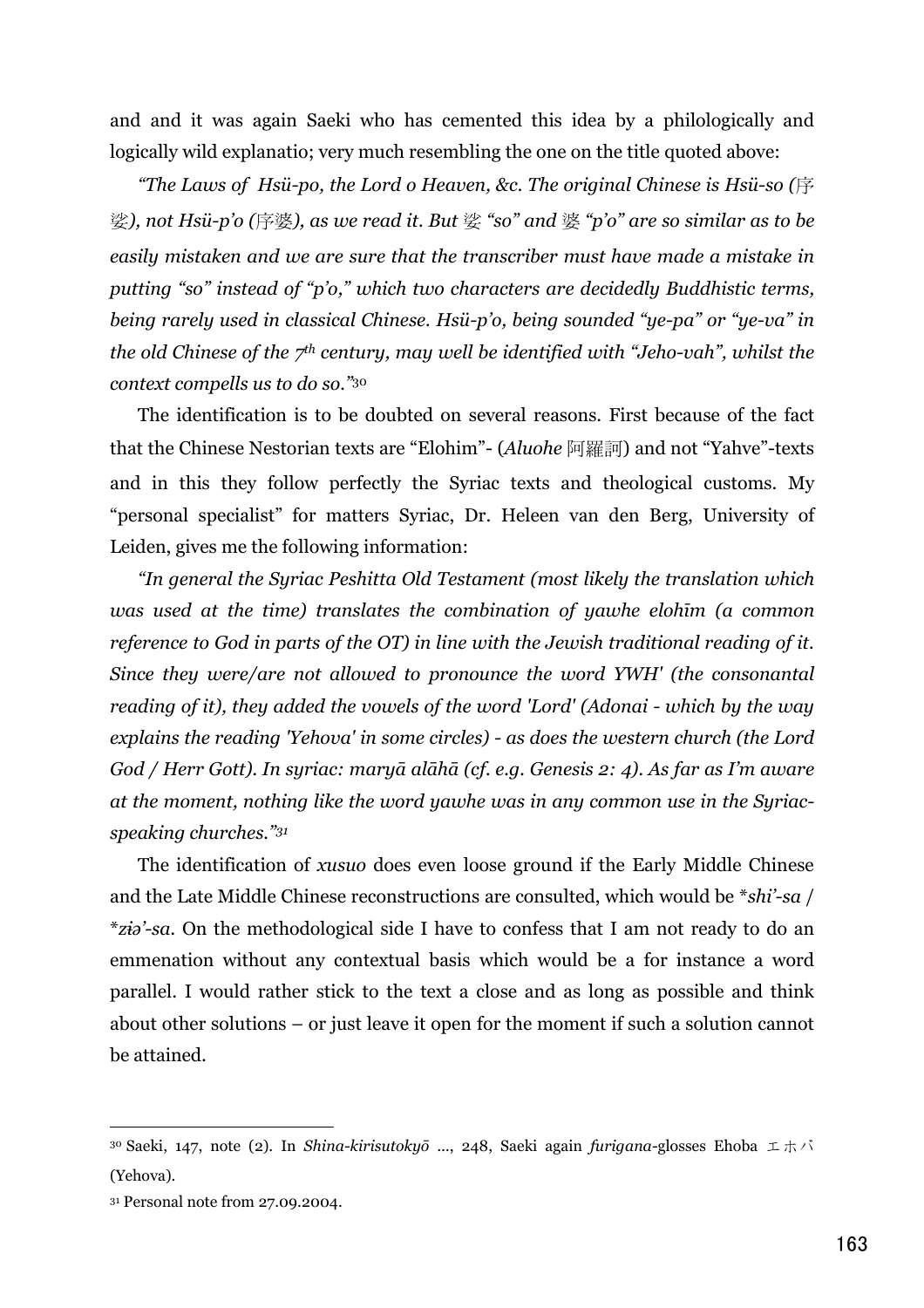So let us go back to our first two lines of the text. Let us consider the possibility that the manuscript which was the basis for the copy which we have (called version B) was itself a copy or another text (called version A) and that the lining of A was redone in B in order to separate the title from the beginning of the text. If we take this structuring of a running text back we would get for version A, proposing that a line had 15 to 16 characters as in the case of the manuscript which we have:

## 序聽迷詩所經一卷尒時彌師訶說天尊 序娑法云

We can see now that the mysterious  $xu \notin \mathbb{R}$  at the beginning of our title is running parallel with the  $x\overline{u}$  in the second line of version A. It is quite possible then that a scribe had mistakenly transferred the  $xu \notin f$  from line 2 in version A to line 1, the title of the text, in version B. So the original version  $A$  ( $^*A$ ) might have looked like:

## □聽迷詩所經一卷众時彌師訶說天尊 序娑法云

If we now accept that *ting* 聽 has "regained" its own right as a semantic character meaning "to hear" there is still problem of mishisuo 迷詩所 before the conluding – *jing* 經, *sūtra*. Here I would go with Haneda and suspect that this "word" should correspond to the agens Messiah in line 2, version B, and that we have here a mistake of a scribe who wrote suo  $\mathfrak H$  instead of he  $\mathfrak M$ . Then the title of the text would be:

Ting-mishihe-jing 聽迷詩訶經, the "Sūtra of hearing the Messiah"

If one likes to keep the character suo  $\mathfrak{m}$  and to get a syntactically more elegant title one should add a verb after suo which could have been shuo – like in line 2 of version B and in accordance with the names of Buddhist texts:

Ting-mishihe-suo-shuo-jing 聽迷詩訶所說經, "Sūtra of hearing the Messiah preaching"

This reconstruction is, I am aware, far from being perfect but it avoids the technically impossible introduction of Jesus. It still does not clear the problem of xusuo (xusa) and I have to confess that I have no definitive solution. It is clear that it should refer as a modifier to  $fa \nLeftrightarrow$ , "law, teaching" (Skt. Skt. dharma) and is either an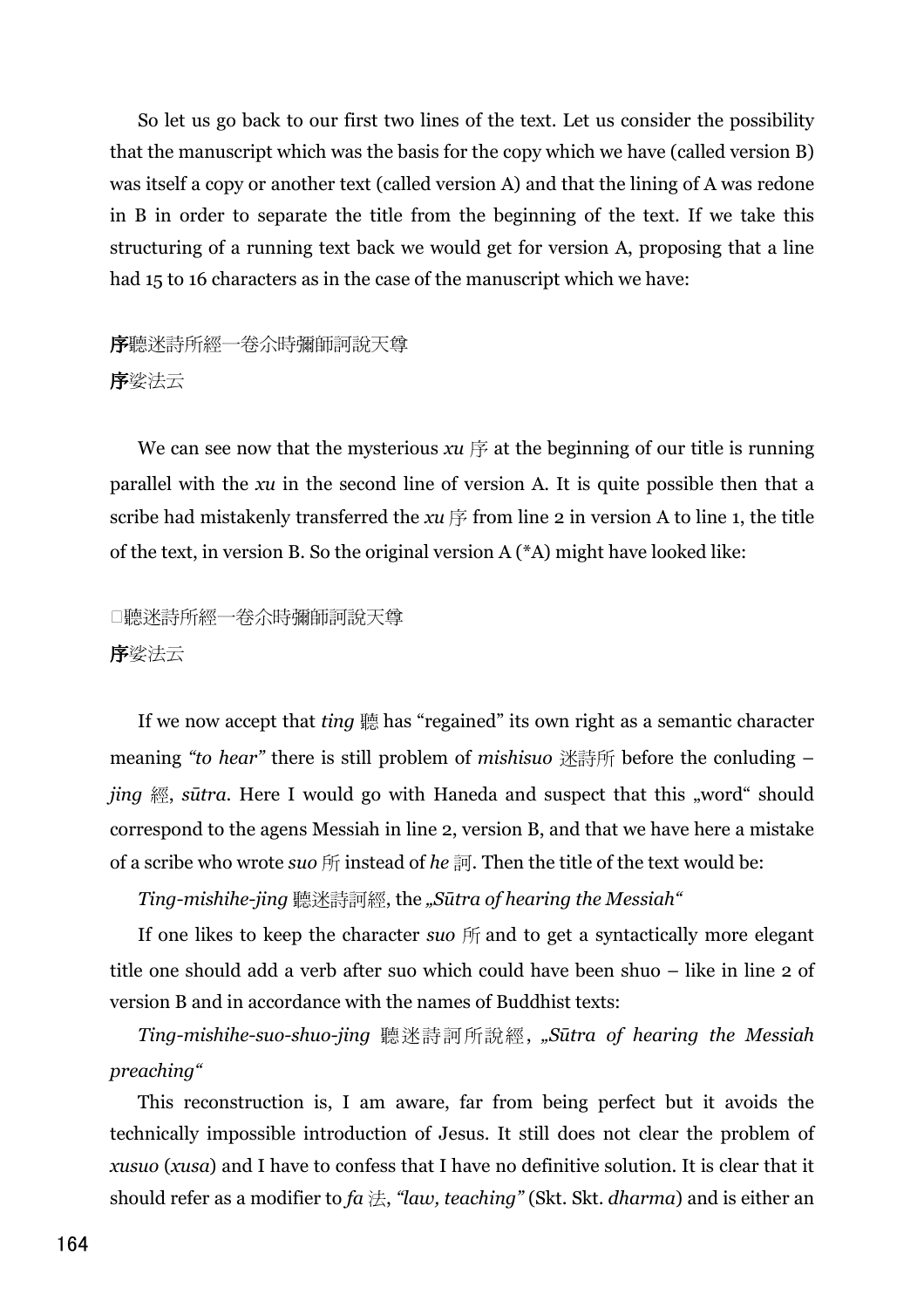qualifier for *tianzun*  $\overline{R}$  or in a syntactical equal position. As *tianzun*<sup>32</sup> clearly is the title of the Christian god *xusuo* may conceal an Iranian or Syriac epitheton of *Allaha*. Again with the help of my adviser on Syriac, Dr. van den Berg, I would tentatively argue that xusuo, \*shi'-sa / \*ziə'-sa is indeed an attribute qualifying tianzun and it may be an attempt to render Syriac *qaddiš*, "holy", pronounced with a backward *q*and therefore not transcribed or included in the initial consonant of the Chinese word<sup>33</sup>.

But I have to emphasize that this is rather speculative and I would be very careful to propagate this as a final solution an add another "wishful-thinking" guess as in the case of Haneda's and Saeki's Yahve.

## The Motivation behind and the Ideology of "Digging Out God from the Rubbish Heap"

The background of the strange Christianizing distortion of the Chinese Christian documents of the Tang period is already easily found in the early translations of the Stele of Chang'an by Christian missionaries: into Portugese (anonymus, 1625; P. Semedo, ca.1637) and into Latin (anonymus, 1625; Athanasius Kircher, 1636; Antonius de Guvea, 1652), then also in contemporanous languages such as French (P. Gaspar Luiz, 1628; Pauthier, 1857; Havret 1895), Italian (anonymus, 1631), English (Wylie, 1854-55; Hirth, 1885; Legge, 1888) and German (P. Heller, 1897). It is this

<sup>33</sup> "As to your second question concerning dsesa or shisa – content-wise the most likely correspondence is that to the Syriac for 'Holy Spirit': ruha gaddiša (spirit holy) or in an alternative form ruh qudšā (the same, but literally something like 'spirit of holiness') - the q pronounced quite far backwards in the throat and therefore not always very clearly heard. Another solution, since you don't seem to have a correspondence to the ruha, might be that you have a reference to the trisagion - a hymn with the three times holy in mass (before consecration): gaddīš, gaddīš, gaddīš. Although a careful pronunciation would perhaps lead to another Chinese rendering, it does not seem impossible to me that a less careful pronunciation would get rid of some of the consonants in Syriac."; personal communication from 18.09.2004.

<sup>32</sup> In Buddhist texts the word stands for Skt. bhagavat, "the Venerable One", and in stands for the hightest of the "gods": cp. the commentary to the Amitayussura, Wuliang-shou-jing-jingyingshu  $\#$ 量壽經淨影疏: "Tianzun is another name for the Buddha. There are five kinds of gods – as the Parinirvānasūtra says: Buddha is the highest of the five (kinds) of gods; that is why he is called tianzun (honoured by the gods)."天尊是佛異名。天有五種。如涅槃說。佛於五天中上。故曰天尊。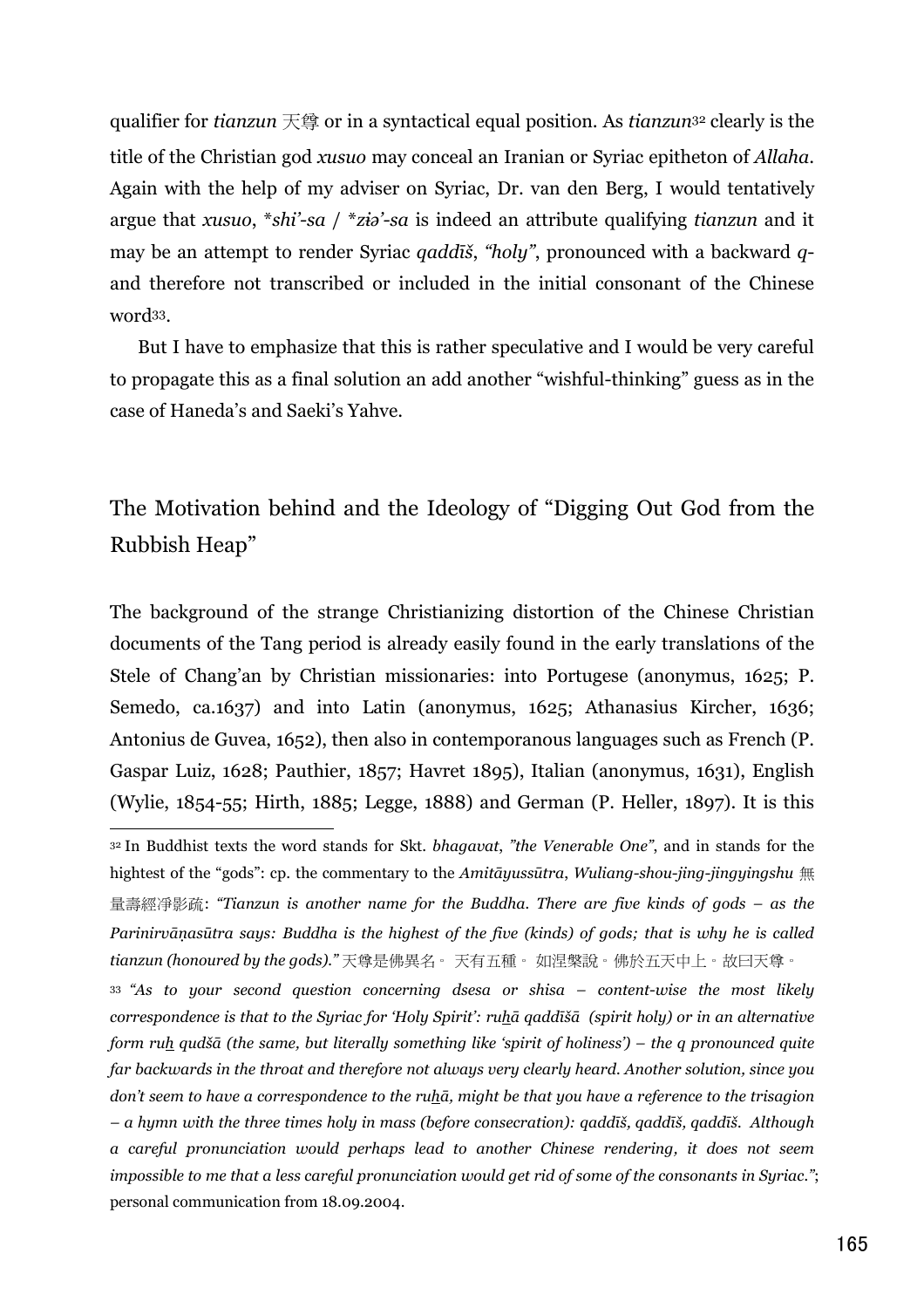what I have labelled "Digging out God from the Rubbish Heap"  $-$  the attempt of Christian authors to prove that China had already had an orthodox Christianity in the time of its cultural and political climax, in the Tang period, that is in a time in which some parts of Europe were still struggling with the introduction of this religion. There was, however, a difference of view between the early Catholic missionaries in the 17<sup>th</sup> century, especially the Jesuits, and 19th century Protestant or Anglican translators: while the Jesuits were looking for concrete linguistic material to solve their problems of translating Christian vocabulary into Chinese and for a model of their own attempts to adapt Christianity to Chinese culture, the latter were rather enthusiastically taking the Christian stele  $-$  and later the Nestorian documents  $-$  as a proof that Christian faith could indeed be implanted in the Middle Kingdom and tried to learn from the mistakes which had led their antecedessors' undertaking to a failure<sup>34</sup>. The deeper goal for them was to show that Christianity had already deeply influenced religion in China and that the proselytizing of the Supreme Faith in China was just a legitimate consequence and undertaking of this prelude in the Tang period. This was also an important point for the Chinese converts of the early days. Directly after the discovery of the stele in Xi'an the Chinese Christian Leo / Li Zhizao 李之藻, the man who identified the content of the text as Christian, stated: "From now on the mediocre learned man can not any more reproach the Holy Religion (that is: Christianity) of having come too late (to China). "35

This connecting of the Tang period Nestorian documents with the objective of spreading Christian faith in East Asia is also very easily found in the general statements of scholars of the 20<sup>th</sup> century. Saeki, for example, in the foreword of the first edition of his book from the year 1937 writes: "... the author decided to publish this book as the needs of times urged him to do, for no problem at present attracts

史·キリスト教の成立に及ぼしおよぼしたるロマ法學思想の影響

<sup>34</sup> As a kind of program expressed by Saeki in his preface to the first edition of his book, p.3: "The author believes that through these pages Western scholars would clearly see how Chinese thoughts confronted with the Nestorian missionaries some twelve hundred years ago as they do to-day with the Christian missionaries." The same kind of conception is also seen in the conclusive chapter of Saeki's book, p.448ff., where he desbribes the decline of Nestorianism in Tang China as caused by a kind of assimilative degeneration process with Buddhism, Daoism and "local cults" and by the missing support throuth the mother church. Cp. also his Chūgoku ni okeru keikyō-suibō no rekishi - Kirisutokyō no seiritsu ni oyoboshitaru rōma-hōgaku-shisō no eikyō (Kyōto 1955) 中國に於ける景教衰亡の歷

<sup>&</sup>lt;sup>35</sup> Pelliot, *Inscription* ..., 147.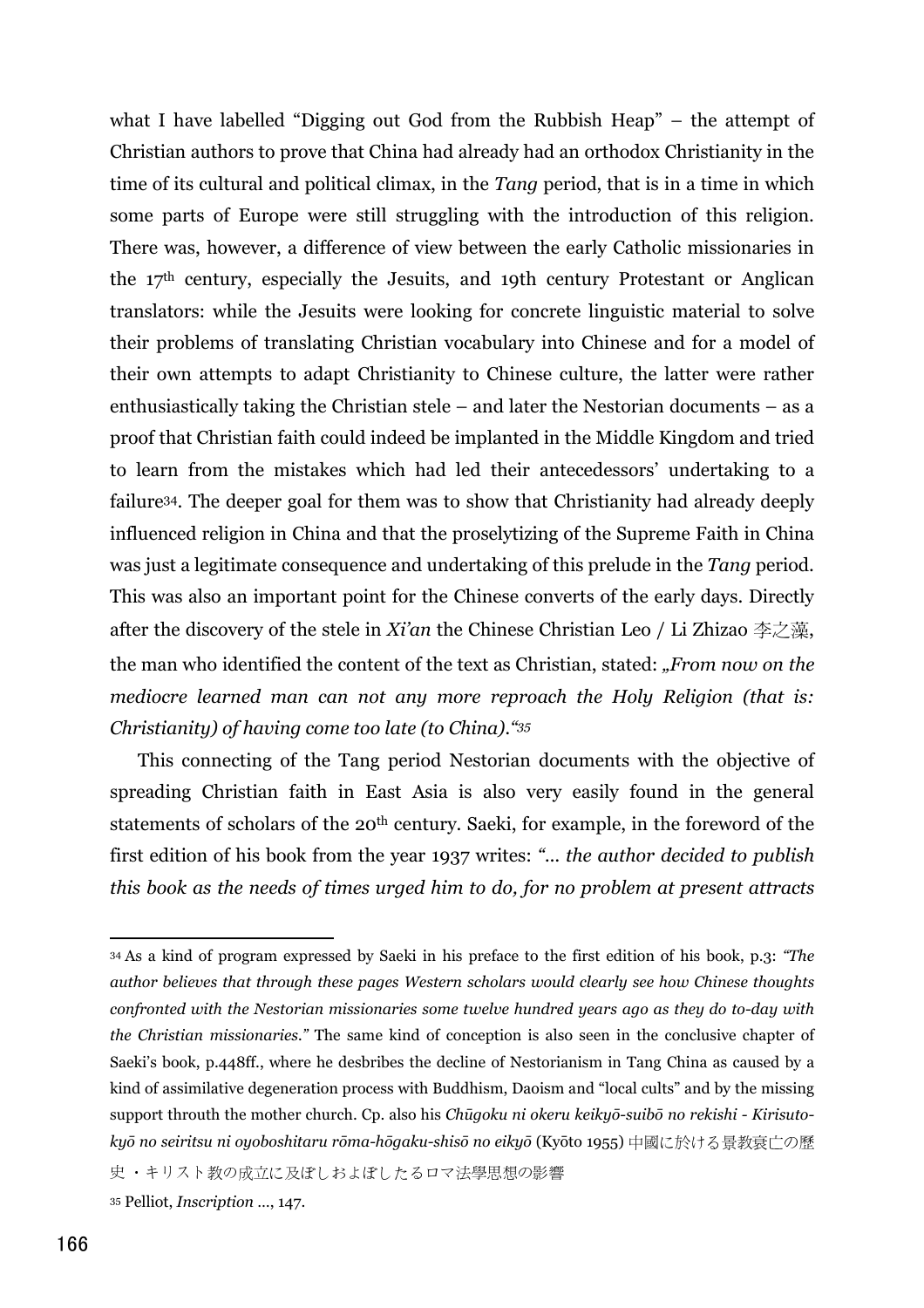more attention at home and abroad than that of China, while the future of the Christian Missions in the Far East can only be lighted by the lamp of the past  $-$  the history of the Nestorian Church in China."36 The almost unhidden imperialistic and proselytizing pitchfall of this foreword has been taken back in the second edition from 1951, five years after the end of the Pacific War, by the remark that the book will be presented to the public "... with a most humble prayer that the book may proof, the Macedonian Cry' for the cause of the Christian Churches in the Far East."37

In the same line of argumentation the German theologian R. F. Merkel said in his foreword of the first edition of the German "translation" by Rosenkranz: "An almost completely unknown era of struggling of Christianity with the religions of Asian cultures is slowly eludicated and it shows more and more and very clearly that Christianity, too  $-$  be it in an overtly synchretistic form  $-$  had a strong influence on the development of the world of Eastern beliefs and faith. "38 This statement is in full accord with the historification of of Karl Rahner's idea of the "hidden Christian": finally the Chinese have already been Christians without knowing and with all the imperfections of a synchretist creed.

Robert Palmer's basic approach to the texts, although he interpretes them in the light of an idealized Daoist concept of transcendency, is not very different in terms of the strategical concept of "digging out god". He considers the texts as reflecting a high degree of original Chinese "spirituality" but still tries to show that this is in accordance with the highest truth of Christianity in the greater framework of a religious universalism. Palmer obviously is not aware that he as his predecessors is caught in the trap of a hyperorientalist's inclusivism by trying to get rid of the specific cultural and religious connotations which are evident in the terminology of the texts.

#### Conclusion

What is needed for the future research on the Chinese Nestorian documents from the Tang period is the closing gap between the specialists' work and the "common"

<sup>&</sup>lt;sup>36</sup> Preface to the First Edition, 4.

<sup>37</sup> Preface to the Second Edition, 3.

<sup>38 &</sup>quot;Eine fast völlig unbekannte Epoche der Auseinandersetzung des Christentums mit asiatischen Kulturreligionen lichtet sich langsam und zeigt immer deutlicher, dass auch das Christentum, freilich in überwiegend synkretistischer Prägung, von nachhaltigem Einfluß auf die Entwicklung der östlichen Glaubenswelt gewesen ist." Rosenkranz, op.cit., p. III.